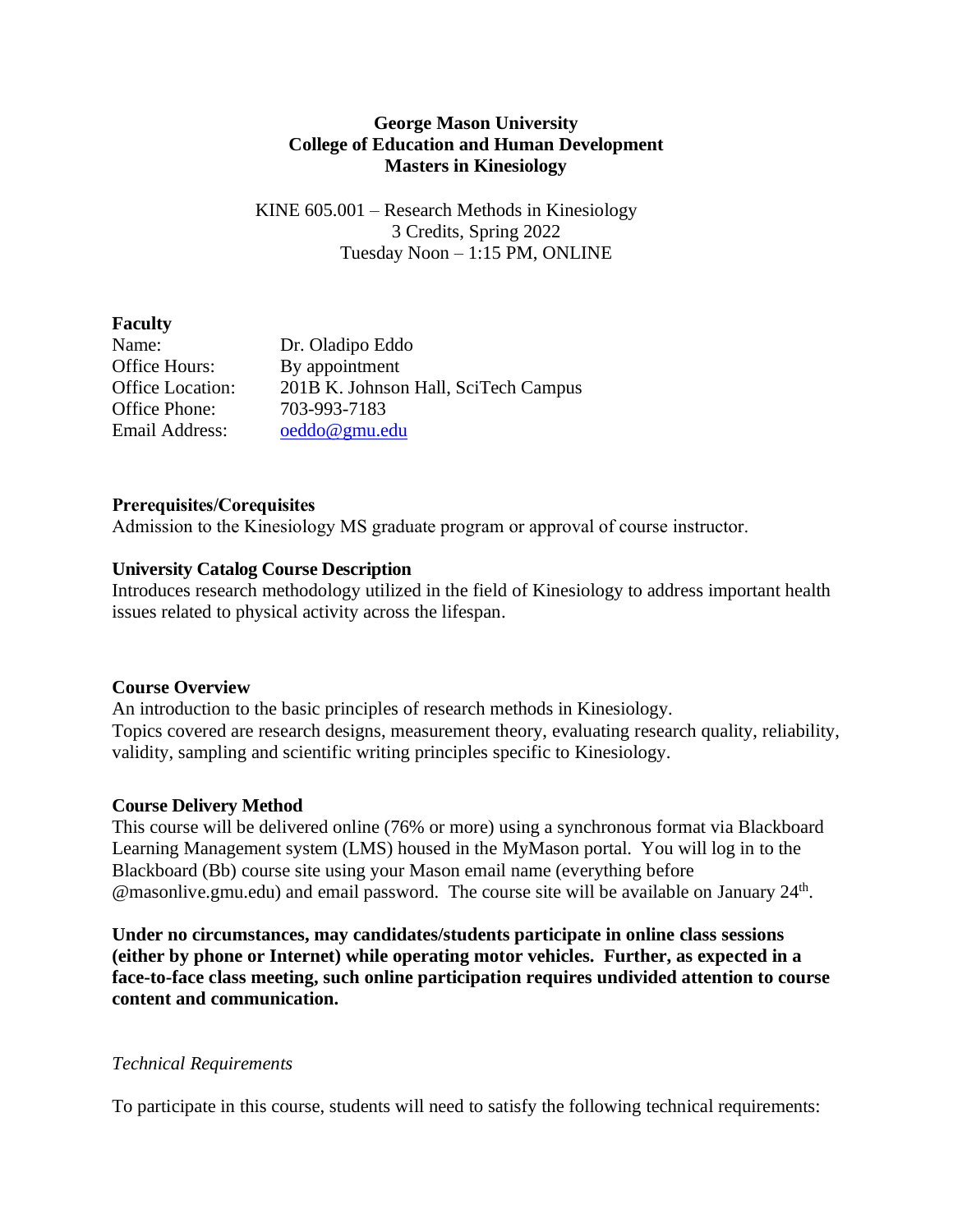• High-speed Internet access with standard up-to-date browsers. To get a list of Blackboard's supported browsers see: [https://help.blackboard.com/Learn/Student/Getting\\_Started/Browser\\_Support#supported](https://help.blackboard.com/Learn/Student/Getting_Started/Browser_Support#supported-browsers)[browsers](https://help.blackboard.com/Learn/Student/Getting_Started/Browser_Support#supported-browsers)

To get a list of supported operation systems on different devices see: [https://help.blackboard.com/Learn/Student/Getting\\_Started/Browser\\_Support#tested](https://help.blackboard.com/Learn/Student/Getting_Started/Browser_Support#tested-devices-and-operating-systems)[devices-and-operating-systems](https://help.blackboard.com/Learn/Student/Getting_Started/Browser_Support#tested-devices-and-operating-systems)

- Students must maintain consistent and reliable access to their GMU email and Blackboard, as these are the official methods of communication for this course.
- Students will need a headset microphone for use with the Blackboard Collaborate web conferencing tool.
- Students may be asked to create logins and passwords on supplemental websites and/or to download trial software to their computer or tablet as part of course requirements.
- The following software plug-ins for PCs and Macs, respectively, are available for free download:
	- o Adobe Acrobat Reader: <https://get.adobe.com/reader/>
	- o Windows Media Player: <https://support.microsoft.com/en-us/help/14209/get-windows-media-player>
	- o Apple Quick Time Player: [www.apple.com/quicktime/download/](http://www.apple.com/quicktime/download/)

# *Expectations*

- Course Week: Our course week will begin on Mondays and finish on Sundays.
- Log-in Frequency:

Students must actively check the course Blackboard site and their GMU email for communications from the instructor, class discussions, and/or access to course materials at least a minimum of 5 times per week. In addition, students must log-in for all scheduled online synchronous meetings.

• Participation:

Students are expected to actively engage in all course activities throughout the semester, which includes viewing all course materials, completing course activities and assignments, and participating in course discussions and group interactions.

• Technical Competence: Students are expected to demonstrate competence in the use of all course technology. Students who are struggling with technical components of the course are expected to seek assistance from the instructor and/or College or University technical services.

# • Technical Issues:

Students should anticipate some technical difficulties during the semester and should, therefore, budget their time accordingly. Late work will not be accepted based on individual technical issues.

• Workload: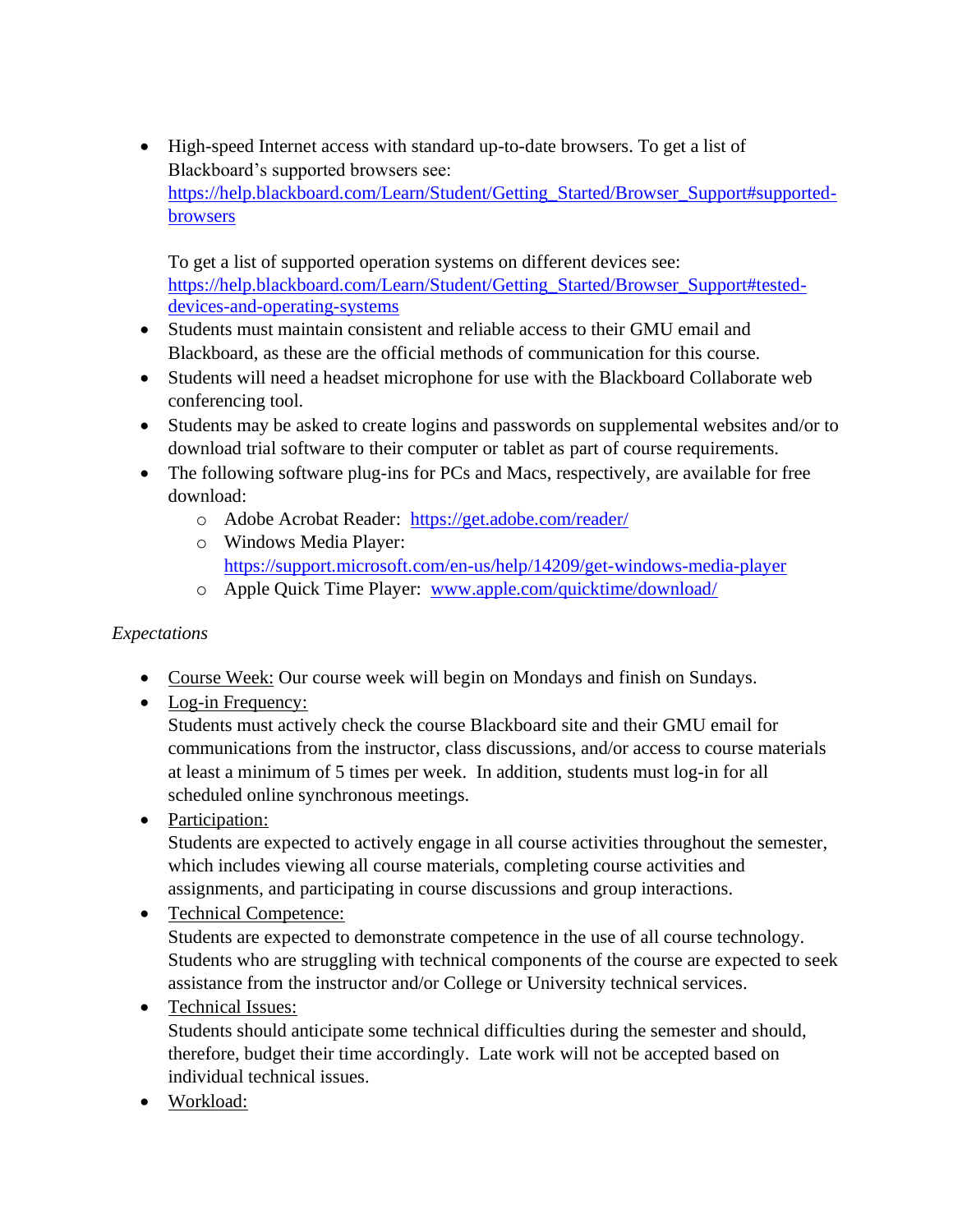Please be aware that this course is **not** self-paced. Students are expected to meet *specific deadlines* and *due dates* listed in the **Class Schedule** section of this syllabus. It is the student's responsibility to keep track of the weekly course schedule of topics, readings, activities and assignments due.

• Instructor Support:

Students may schedule a one-on-one meeting to discuss course requirements, content or other course-related issues. Those unable to come to a Mason campus can meet with the instructor via telephone or web conference. Students should email the instructor to schedule a one-on-one session, including their preferred meeting method and suggested dates/times.

• Netiquette:

The course environment is a collaborative space. Experience shows that even an innocent remark typed in the online environment can be misconstrued. Students must always re-read their responses carefully before posting them, so as others do not consider them as personal offenses. *Be positive in your approach with others and diplomatic in selecting your words*. Remember that you are not competing with classmates, but sharing information and learning from others. All faculty are similarly expected to be respectful in all communications.

• Accommodations:

Online learners who require effective accommodations to insure accessibility must be registered with George Mason University Disability Services.

# **Learner Outcomes or Objectives**

This course is designed to enable students to do the following:

- 1. Describe and explain differences in research designs commonly used in the kinesiology field.
- 2. Analyze the quality of peer-reviewed literature based on methodological approach in the kinesiology field.
- 3. Examine ethical issues associated with research in kinesiology.
- 4. Develop a research proposal with the appropriate methodology to address a specific research question in the field of kinesiology.
- 5. Evaluate peer-reviewed research studies and apply to practical applications in the field of kinesiology.

# **Required Texts**

Arnold, BL, Schilling B (2017). Evidence-Based Practice in Sport and Exercise: A practitioner's guide to using research. FA Davis. ISBN-13: 9780803640283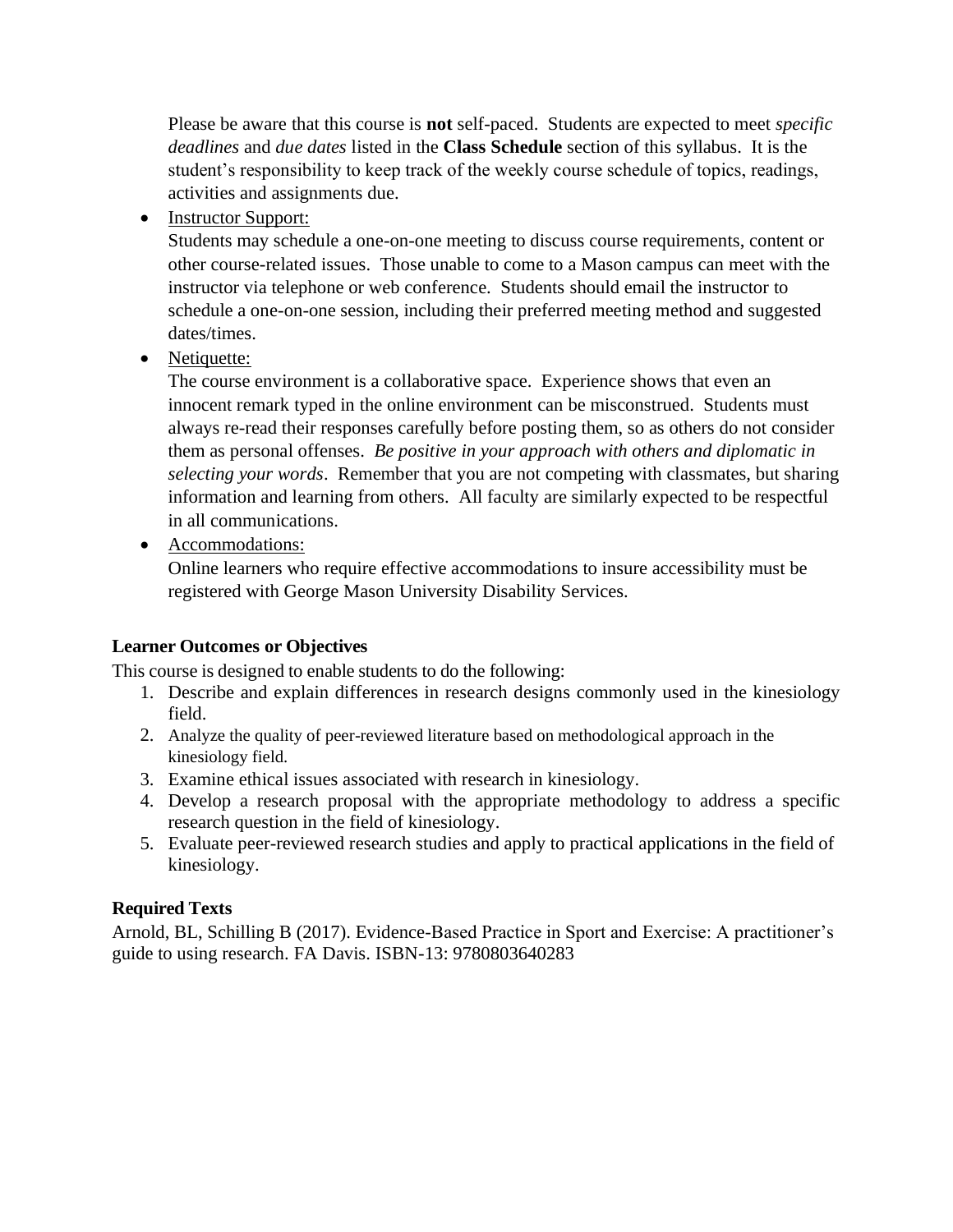#### **Course Performance Evaluation**

Students are expected to submit all assignments on time in the manner outlined by the instructor (e.g., Blackboard, Tk20, hard copy).

### • **Assignments and Examinations**

**Online Assignments & Quizzes:** This class will utilize out of class assignments and quizzes to reinforce content covered during class. These will help students develop skills related to systematically evaluating literature and implementing an evidence-based practice. Unless otherwise noted these will be due prior to class as they are intended to help you prepare for class that week.

**Article Presentation:** Each student will present 1 research article during the semester. The article must be a research study from the reference list of your systematic review. Further details will be provided by the instructor.

### **Systematic Literature Review**:

This assignment is the culminating project for the course and will require a final paper and a presentation. The assignment is designed to assist you with identifying, clarifying, and the thoughtfully developing a research question and theoretical framework an issue in the field of Kinesiology. The development of a systematic research literature review illustrates familiarity with problem, formation and hypothesis development, review and critical analysis of the scholarly literature, and consideration of the implications of research findings. This assignment is comprised of multiple smaller assignments each having a specified number of points and due dates that can be seen on the course schedule. The smaller assignments allow you to obtain feedback in order to improve your final submission.

IMPORTANT - *This is a Program Assessment*. **DUE May 10, 2022.**

**Systematic Literature Review Presentation:** The intent of this assignment is to develop your presentation skills and communicate your proposed research to your colleagues and professors. **Due May 3, 2022.**

#### • **Other Requirements**

#### **Attendance**

Students are expected to be on time, attend all online class meetings and be prepared for assignments and projects. Excused absences include the following: illness (must bring a receipt or note from a doctor), family death, athletic/academic event, and others at the discretion of the instructor. For known upcoming absences, students must contact the instructor at least one week in advance to the missed class to make up work. In the case of illness or some other unforeseen absence, the student must contact the instructor via e-mail or telephone. At the next attended class meeting the student will discuss material that is to be completed. It is the student's obligation to pursue any make-up work.

### **Participation**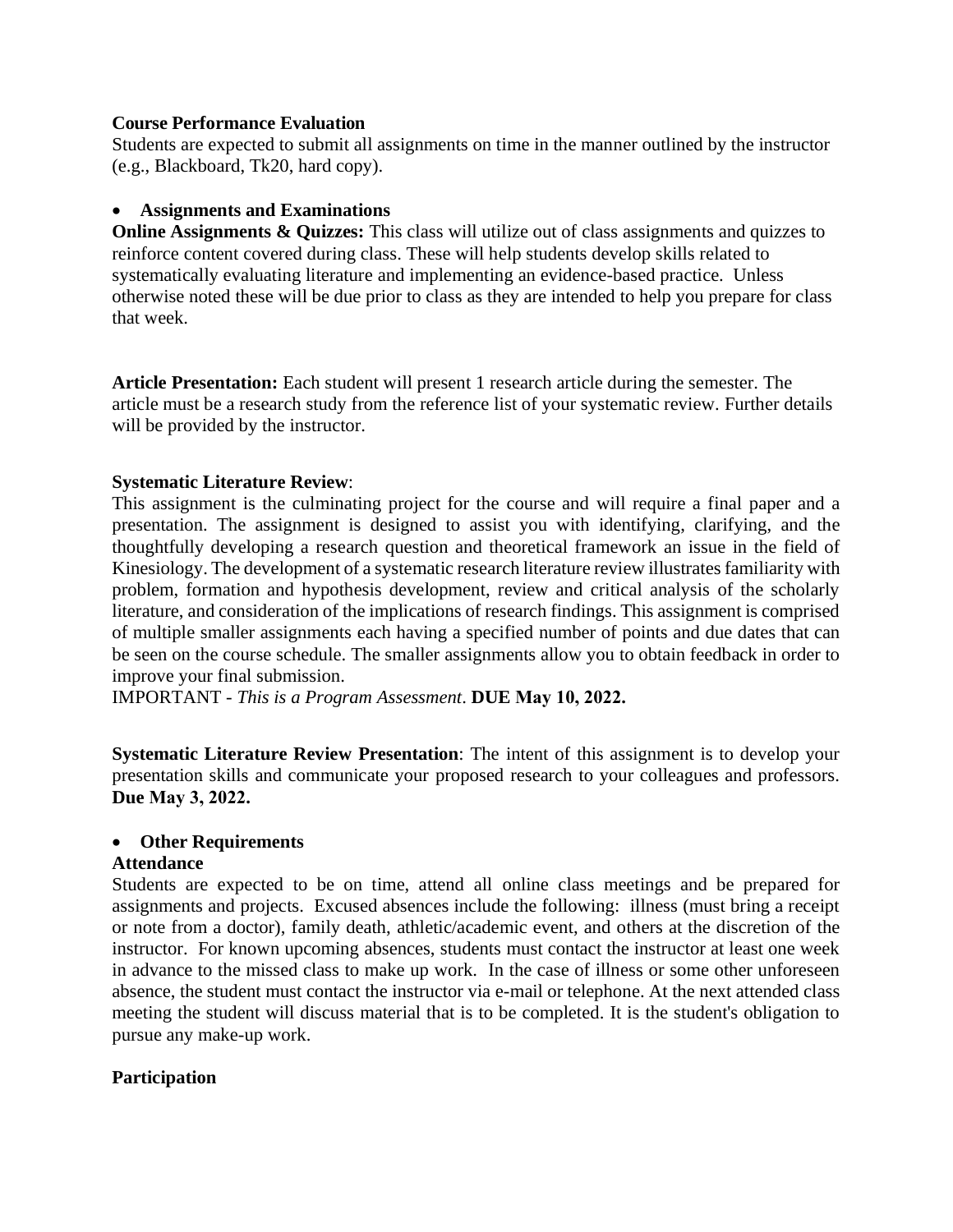Students are expected to review assigned material (e.g., chapters, articles, video lectures) prior to class. Class will be based on discussion lead by the students and moderated by the instructor.

#### **Academic Load**

Although many students must work to meet living expenses, employment and personal responsibilities are not a consideration for missed classes, late or incomplete assignments, the course content, or the course schedule (see http://catalog.gmu.edu). Student employment does not take priority over academic obligations. I recognize that many students need to work in order to meet living expenses, however, there are distinct guidelines for students in terms of the number of credit hours which should be attempted based on how many hours per week a student has outside employment. For additional information on this subject, please see the GMU Academic Catalog (https://catalog.gmu.edu/policies/academic/registration-attendance/) for further information. Students who fail to observe these guidelines may expect no special consideration for academic problems arising from the pressures of employment.

### **Honor Code**

Students are held to the standards of the George Mason University Honor Code (see http://honorcode.gmu.edu for details). Violations, including cheating and plagiarism, will be reported to the Honor Committee. Student assignments may be put through plagiarism detecting software.

### **Written Assignments**

All assignments must be typed in Microsoft Word, and formatted as follows (*unless otherwise specified*): double spaced, 12 point Times New Roman font, 1 inch margins, your name and title in the running header at top left hand corner, continuous line numbers on left margin, and page numbers centered in footer. Failure to comply with any or all parts of this format will result in an unacceptable assignment, which corresponds to zero (0) points. If you do not submit your document in a Microsoft Word document (doc, docx) will be an unacceptable assignment, which corresponds to zero (0) points.

Pay close attention to spelling and grammar as these will count towards your grade on written assignments. American Medical Association Manual (AMA) of Style (11<sup>th</sup> edition) format must be used for all written work in this class (e.g., in referencing, creation of tables, and formatting headers for paper sections).

Assignments must be turned in on Blackboard/MyMason Portal by the beginning of class on the specified date due (*unless otherwise specified*). No late assignments will be accepted. It is recommended that students keep copies of all submitted work.

### **Course Material**

A combination of approaches to assist your learning will be used. These include reading assignments and discussion of the reading, learning activities that provide practical experience in research methods, analyzing research examples, online activities, and homework preparing various elements of a research proposal. You are encouraged to ask questions about the assigned reading, followed by discussion and learning activities. This means you must read the material before the class! Be prepared to be called on at random regarding the readings.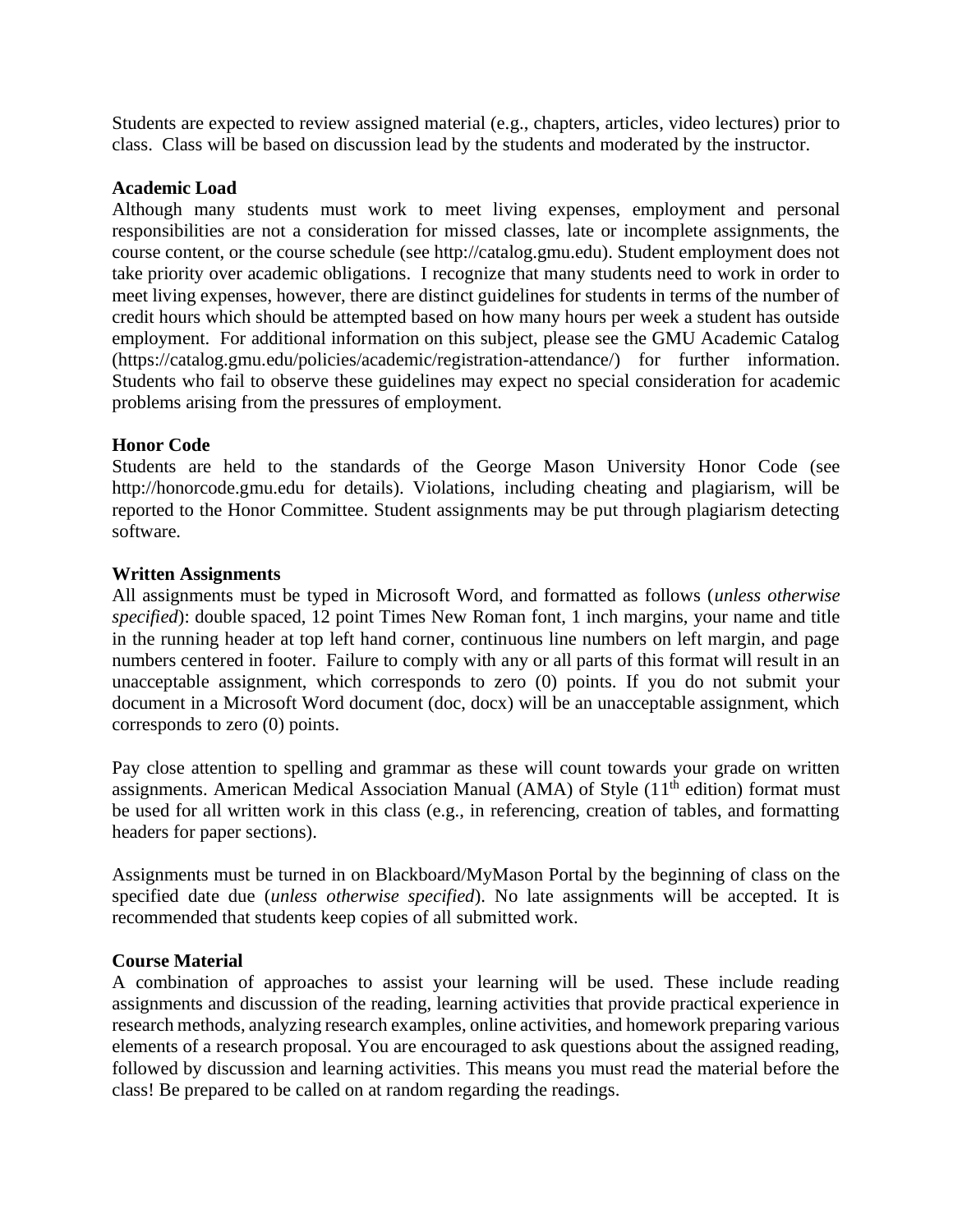#### **E-mail Correspondence**

Only messages that originate from a George Mason University address will be accepted. Please address the subject line for all email pertaining to this course as: *KINE 605: Last Name – purpose of email*. The following is an appropriate professional format:

Dr. Name *(Beginning salutation)*

I have a question regarding one of the assignments. *(Text body)*

Regards, *(Ending Salutation)*

*(Your name)*

*Note:* All email will be responded to in the order in which it is received. Students should allow 48 hours for a response.

|              | <b>Assignments</b>                               | % of Final<br>Grade | Due Dates    |
|--------------|--------------------------------------------------|---------------------|--------------|
| #1           | Online Assignments & Quizzes                     | 20%                 | See Syllabus |
| #2           | <b>Research Article Presentation</b>             | 10%                 | <b>TBD</b>   |
| #3           | <b>Systematic Literature Review</b>              | 70%                 |              |
|              | Revisions to KINE 600 submission<br>$\bullet$    |                     |              |
|              | Evaluation of study quality<br>$\bullet$         |                     |              |
|              | Results<br>$\bullet$                             |                     | May 10       |
|              | Discussion<br>$\bullet$                          |                     |              |
|              | Reference list<br>$\bullet$                      |                     |              |
|              | PRISMA Checklist<br>$\bullet$                    |                     |              |
|              | <b>Systematic Literature Review Presentation</b> |                     | May 3        |
| <b>TOTAL</b> |                                                  | 100%                |              |

### • **Course Performance Evaluation Weighting**

#### • **Grading**

| Grade       | Percentage   |
|-------------|--------------|
| А           | $94 - 100\%$ |
| А-          | $90 - 93\%$  |
| $_{\rm B+}$ | $88 - 89\%$  |
| B           | $84 - 87%$   |
|             | $80 - 83\%$  |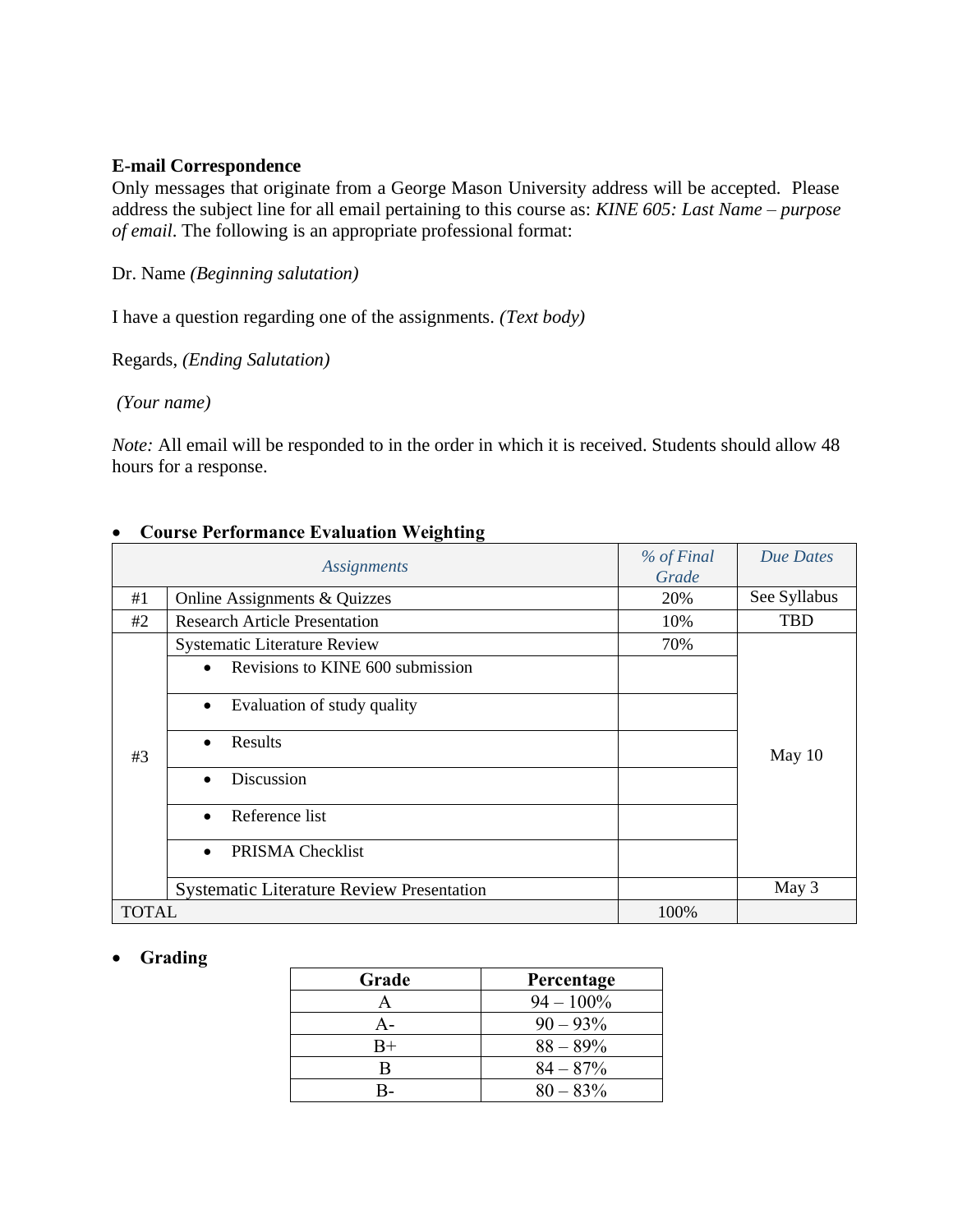| '9% |
|-----|
| 69% |

Note: \* Although a B- is a satisfactory grade for a course, students must maintain a 3.00 average in their degree program and present a 3.00 GPA on the courses listed on the graduation application.

#### **Professional Dispositions**

See<https://cehd.gmu.edu/students/polices-procedures/>

Students are expected to exhibit professional behaviors and dispositions at all times.

#### **Class Schedule**

| <b>Date</b> |        |      | <b>Suggested Activity for the Day</b>                                                                                                                               | <b>Chapter/Assignments Due</b>                                                       |
|-------------|--------|------|---------------------------------------------------------------------------------------------------------------------------------------------------------------------|--------------------------------------------------------------------------------------|
| Module 1    | Week 1 | 1/25 | Synchronous Meeting - Tuesday @ noon<br>Overview of Course & Research Methods                                                                                       | Buy Textbook /<br>Chapter 1 Online Quiz Due                                          |
|             | Week 2 | 2/1  | Synchronous Meeting - Tuesday @ noon<br>Research Questions & Aims: Developing a Clinically<br>Relevant Question - Research of Consequence!                          | Chapter 2 Online Quiz Due                                                            |
| Module 2    | Week 3 | 2/8  | Synchronous Meeting - Tuesday @ noon<br>Synthesizing and Evaluating Research - Systematic<br>Reviews, Meta-analyses and more!                                       | Chapter 9 Online Quiz Due<br><b>Article Presentation Title Due</b><br>2/8 @ Midnight |
|             | Week 4 | 2/15 | Synchronous Meeting - Tuesday @ noon<br>Article Presentation(s)<br><b>Evaluating Research Quality</b><br>The Peer Review Process                                    | Chapter 10 Online Quiz Due                                                           |
| Module 3    | Week 5 | 2/22 | Synchronous Meeting - Tuesday @ noon<br><b>Article Presentation(s)</b><br>Designing a Study – Types of Experimental Designs<br>Importance of Reliability & Validity | Chapter 5 & 6 Online Quiz Due                                                        |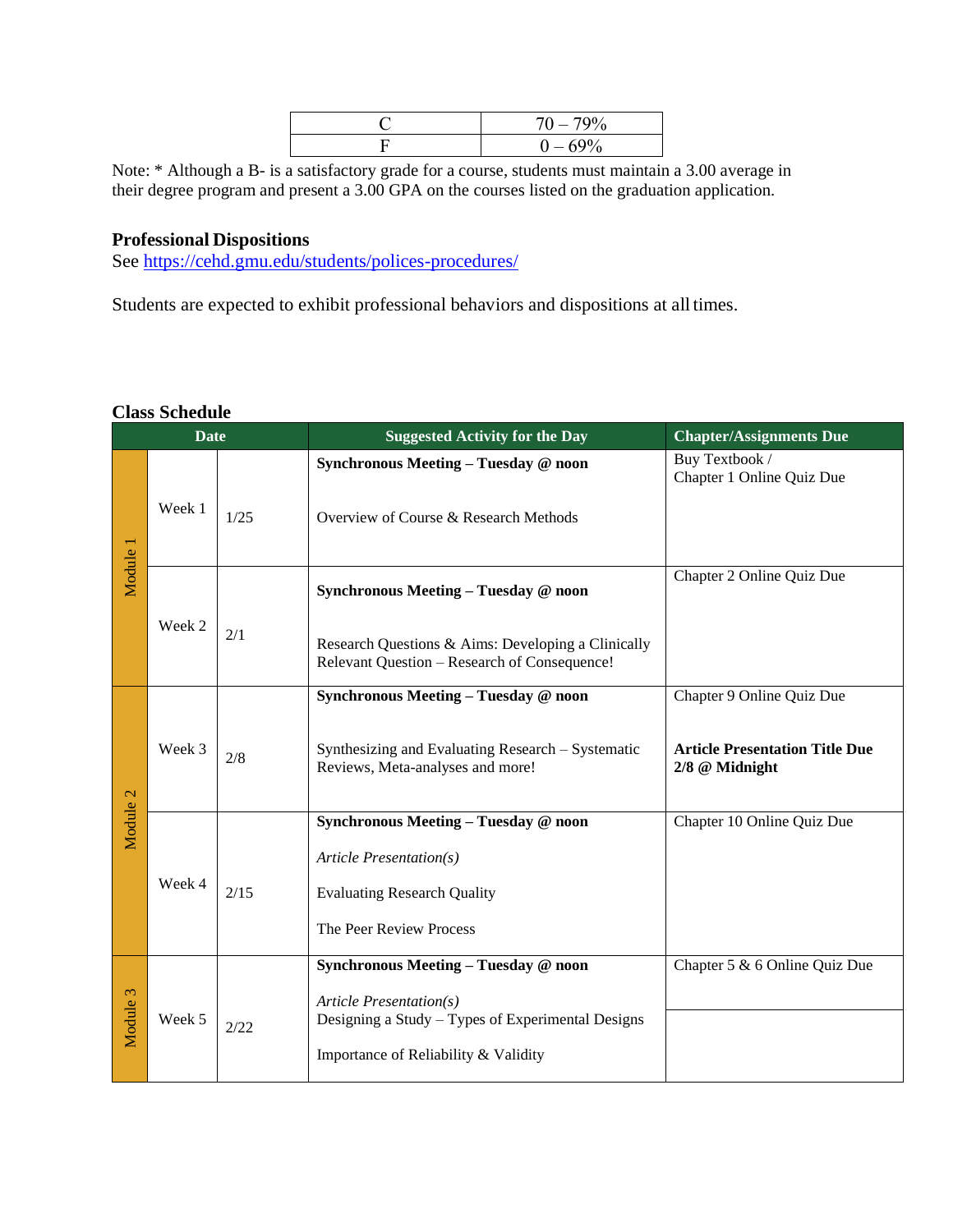|          |            |      | Synchronous Meeting - Tuesday @ noon<br>Article Presentation(s)                                   |                                                                   |
|----------|------------|------|---------------------------------------------------------------------------------------------------|-------------------------------------------------------------------|
|          | Week 6     | 3/1  | Sampling                                                                                          |                                                                   |
|          | Week 7     | 3/8  | Synchronous Meeting - Tuesday @ noon<br>Article Presentation(s)<br>Visually present study designs | <b>Revisions to Prior Submissions</b><br>Draft Due 3/8 @ Midnight |
|          | Week 8     | 3/15 | <b>Spring Break</b>                                                                               | Rest up & Work Ahead                                              |
|          |            | 3/22 | Synchronous Meeting - Tuesday @ noon                                                              | Chapter 3 & 4 Online Quiz Due                                     |
| Module 4 | Week 9     |      | Data Analysis: Matching research questions to your<br>analyses                                    |                                                                   |
|          | Week<br>10 | 3/29 | Synchronous Meeting - Tuesday @ noon                                                              | Chapter 7 Online Quiz Due                                         |
|          |            |      | Diagnostic Statistics                                                                             | Study Quality Draft Due 3/29 @<br><b>Midnight</b>                 |
|          | Week<br>11 | 4/5  | Synchronous Meeting - Tuesday @ noon                                                              | <b>Results Outline Due 4/5 @</b><br><b>Midnight</b>               |
|          |            |      | Data Presentation: Graphs, Tables, Figures                                                        |                                                                   |
| Module 5 | Week<br>12 | 4/12 | Synchronous Meeting - Tuesday @ noon<br>Epidemiological Research                                  | Chapter 8 Online Quiz Due<br>Results Draft Due 4/12 @<br>Midnight |
|          |            |      |                                                                                                   |                                                                   |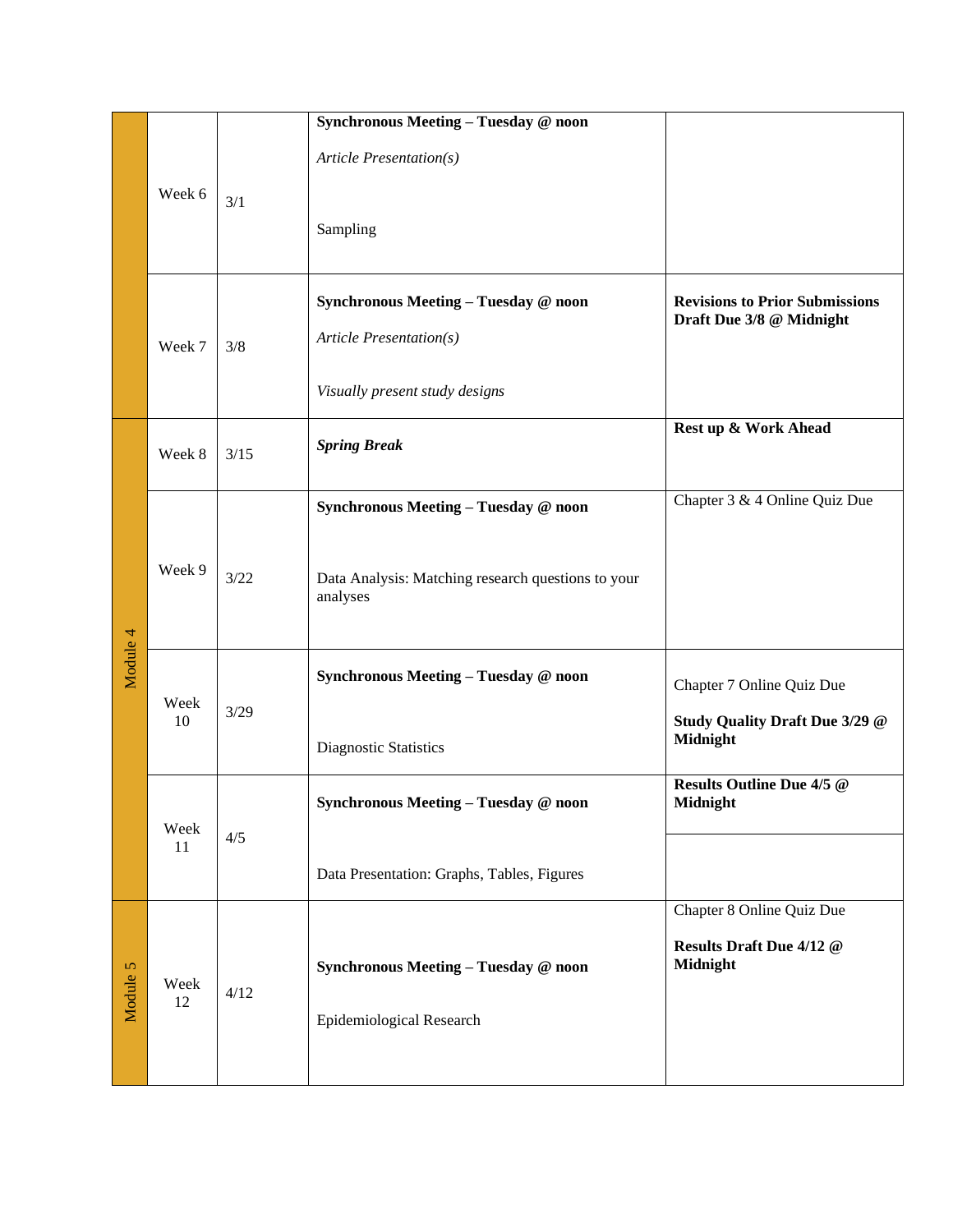| Week<br>13    | 4/19 | Synchronous Meeting - Tuesday @ noon<br>Ethical Research – CITI Training                    | <b>CITI Training Online</b><br>Assignment Due 4/19 @<br><b>Midnight</b> |
|---------------|------|---------------------------------------------------------------------------------------------|-------------------------------------------------------------------------|
|               |      | $IRB - Application & Consent Form$                                                          |                                                                         |
| Week<br>14    | 4/26 | Synchronous Meeting - Tuesday @ noon<br>Research Proposals: Putting all the pieces together | Discussion Draft Due 4/26 @<br>Midnight                                 |
| Week<br>15    | 5/3  | Synchronous Meeting – Tuesday @ noon                                                        | Presentations – noon to 2:00 pm                                         |
| <b>Finals</b> |      | <b>Systematic Literature Review</b>                                                         | Final Draft Due May 10 @<br>Midnight                                    |

Note: Faculty reserves the right to alter the schedule as necessary, with notification to students.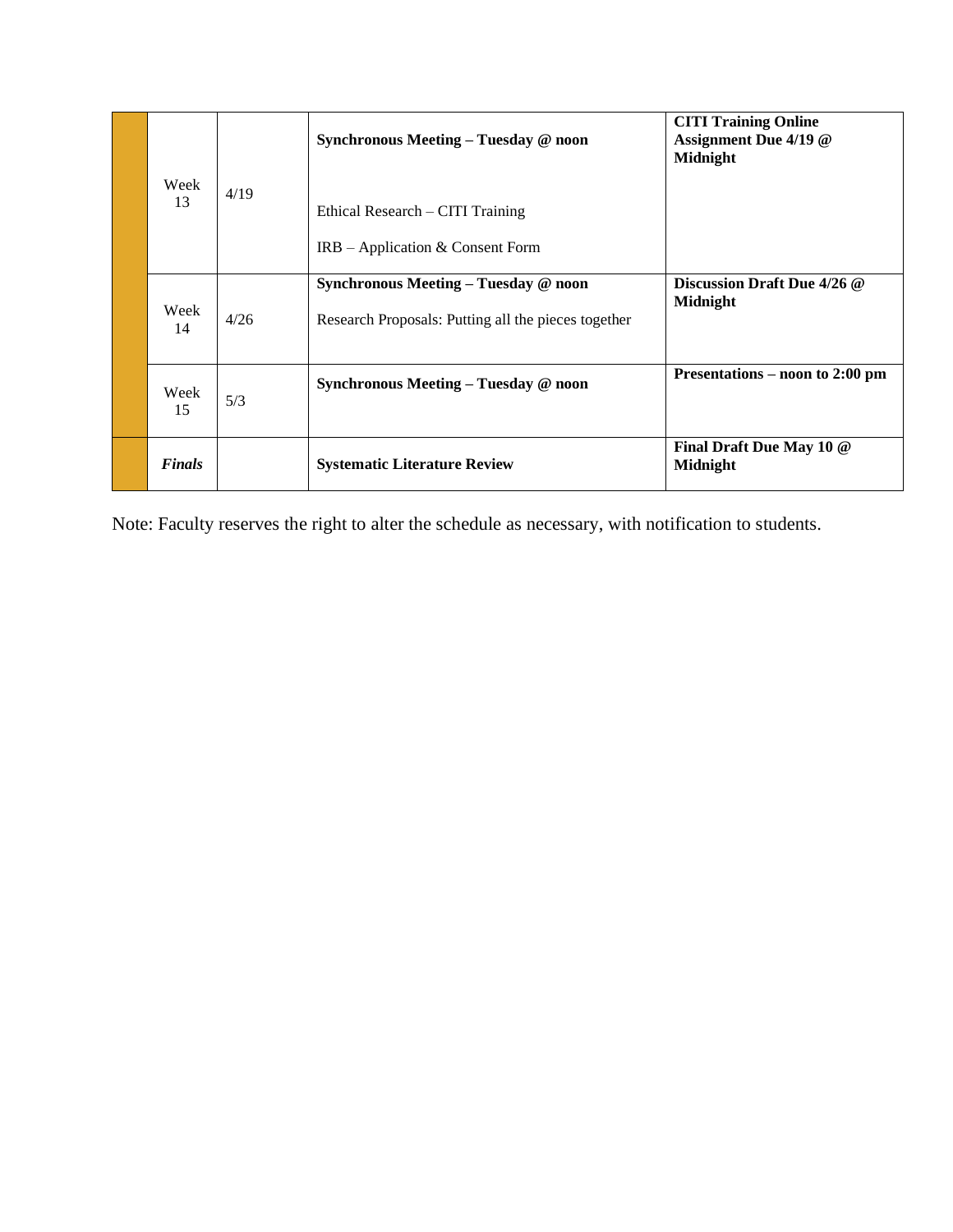### **Core Values Commitment**

The College of Education and Human Development is committed to collaboration, ethical leadership, innovation, research-based practice, and social justice. Students are expected to adhere to these principles: [http://cehd.gmu.edu/values/.](http://cehd.gmu.edu/values/)

### **GMU Policies and Resources for Students**

### *Policies*

- Students must adhere to the guidelines of the Mason Honor Code (see <https://catalog.gmu.edu/policies/honor-code-system/> ).
- Students must follow the university policy for Responsible Use of Computing (see [https://universitypolicy.gmu.edu/policies/responsible-use-of-computing/\)](https://universitypolicy.gmu.edu/policies/responsible-use-of-computing/).
- Students are responsible for the content of university communications sent to their Mason email account and are required to activate their account and check it regularly. All communication from the university, college, school, and program will be sent to students **solely** through their Mason email account.
- Students with disabilities who seek accommodations in a course must be registered with George Mason University Disability Services. Approved accommodations will begin at the time the written letter from Disability Services is received by the instructor (see [https://ds.gmu.edu/\)](https://ds.gmu.edu/).
- Students must silence all sound emitting devices during class unless otherwise authorized by the instructor.

### *Campus Resources*

- Support for submission of assignments to Tk20 should be directed to  $\frac{tk20\text{help@gmu.edu}}{tk20\text{help@gmu.edu}}$ or [https://cehd.gmu.edu/aero/tk20.](https://cehd.gmu.edu/aero/tk20) Questions or concerns regarding use of Blackboard should be directed to [https://its.gmu.edu/knowledge-base/blackboard-instructional](https://its.gmu.edu/knowledge-base/blackboard-instructional-technology-support-for-students/)[technology-support-for-students/.](https://its.gmu.edu/knowledge-base/blackboard-instructional-technology-support-for-students/)
- For information on student support resources on campus, see <https://ctfe.gmu.edu/teaching/student-support-resources-on-campus>

### **Notice of mandatory reporting of sexual assault, interpersonal violence, and stalking:** As a faculty member, I am designated as a "Responsible Employee," and must report all disclosures of sexual assault, interpersonal violence, and stalking to Mason's Title IX Coordinator per University Policy 1202. If you wish to speak with someone confidentially,